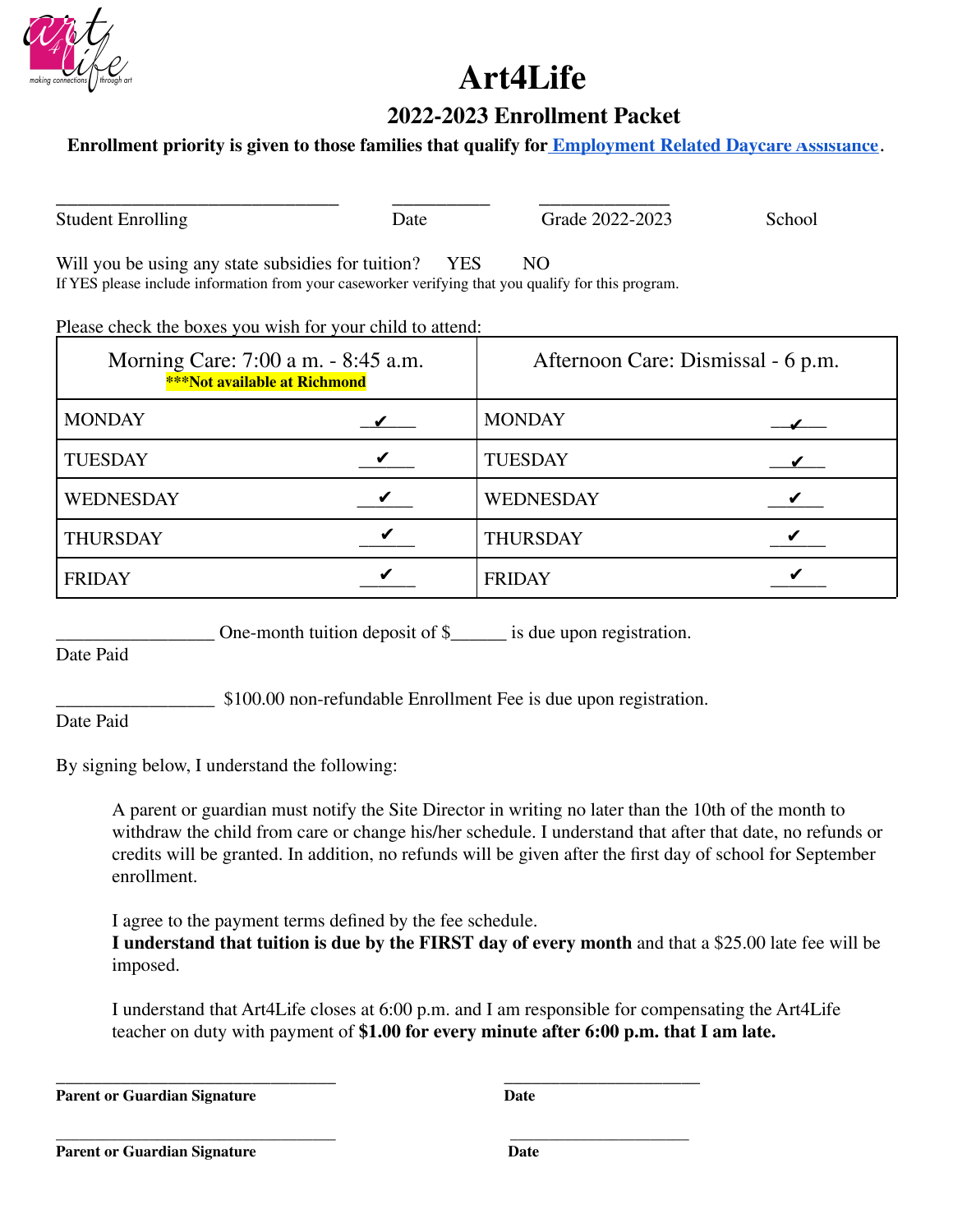### **CHILD ENROLLMENT AUTHORIZATION and INFORMATION**

| Child's Name:                                     | Nickname:                                       |  |  |
|---------------------------------------------------|-------------------------------------------------|--|--|
| Date of Birth:                                    | Age at Entry:                                   |  |  |
| <b>DOES YOUR CHILD HAVE ALLERGIES? YES</b><br>NO. | <b>Has your child had Chickenpox?</b> YES<br>NO |  |  |

Please list any allergies or health-related issues that caregivers should know about. In addition, please list any instructions for providing the best possible care for your child. If these conditions/issues restrict your child's activities or activity levels, please note them in detail.

### PARENT or GUARDIAN CONTACT INFORMATION:

| <b>Parent/Guardian Name:</b> | <b>Email:</b>          |
|------------------------------|------------------------|
| Address:                     | <b>Phone:</b>          |
| City, State:                 | <b>Zip Code:</b>       |
| <b>Employer:</b>             | <b>Employer Phone:</b> |

| <b>Parent/Guardian Name:</b> | <b>Email:</b>          |
|------------------------------|------------------------|
| <b>Address:</b>              | <b>Phone:</b>          |
| City, State:                 | <b>Zip Code:</b>       |
| <b>Employer:</b>             | <b>Employer Phone:</b> |

| EMERGENCY CONTACT INFORMATION - Person other than parent or guardian authorized to pick up child. |               |  |
|---------------------------------------------------------------------------------------------------|---------------|--|
| Name:                                                                                             | Email:        |  |
| Relationship:                                                                                     | <b>Phone:</b> |  |
| Name:                                                                                             | Email:        |  |
| <b>Relationship:</b>                                                                              | <b>Phone:</b> |  |

### PARENT or GUARDIAN AUTHORIZATION

| My child may be taken on field trips or excursions by bus as well as on neighborhood                                                                                                                                                                                                                                                                               | <b>YES</b>                   |
|--------------------------------------------------------------------------------------------------------------------------------------------------------------------------------------------------------------------------------------------------------------------------------------------------------------------------------------------------------------------|------------------------------|
| walking excursions under required supervision.                                                                                                                                                                                                                                                                                                                     | NO.                          |
| My child may participate in swimming or other water activities under required supervision                                                                                                                                                                                                                                                                          | <b>YES</b>                   |
| (OCC requires an approved lifeguard).                                                                                                                                                                                                                                                                                                                              | NO                           |
| My child may be photographed for publicity or news purposes.                                                                                                                                                                                                                                                                                                       | <b>YES</b><br>NO.            |
| In an emergency, Art4Life has my permission to call an ambulance or take my child to any<br>available physician or hospital at my expense to obtain medical treatment. In most<br>emergencies, 911 is called and the child is transported to the nearest hospital and treated<br>by the on-call physician. The parent or guardian is notified as soon as possible. | <b>YES</b><br>N <sub>O</sub> |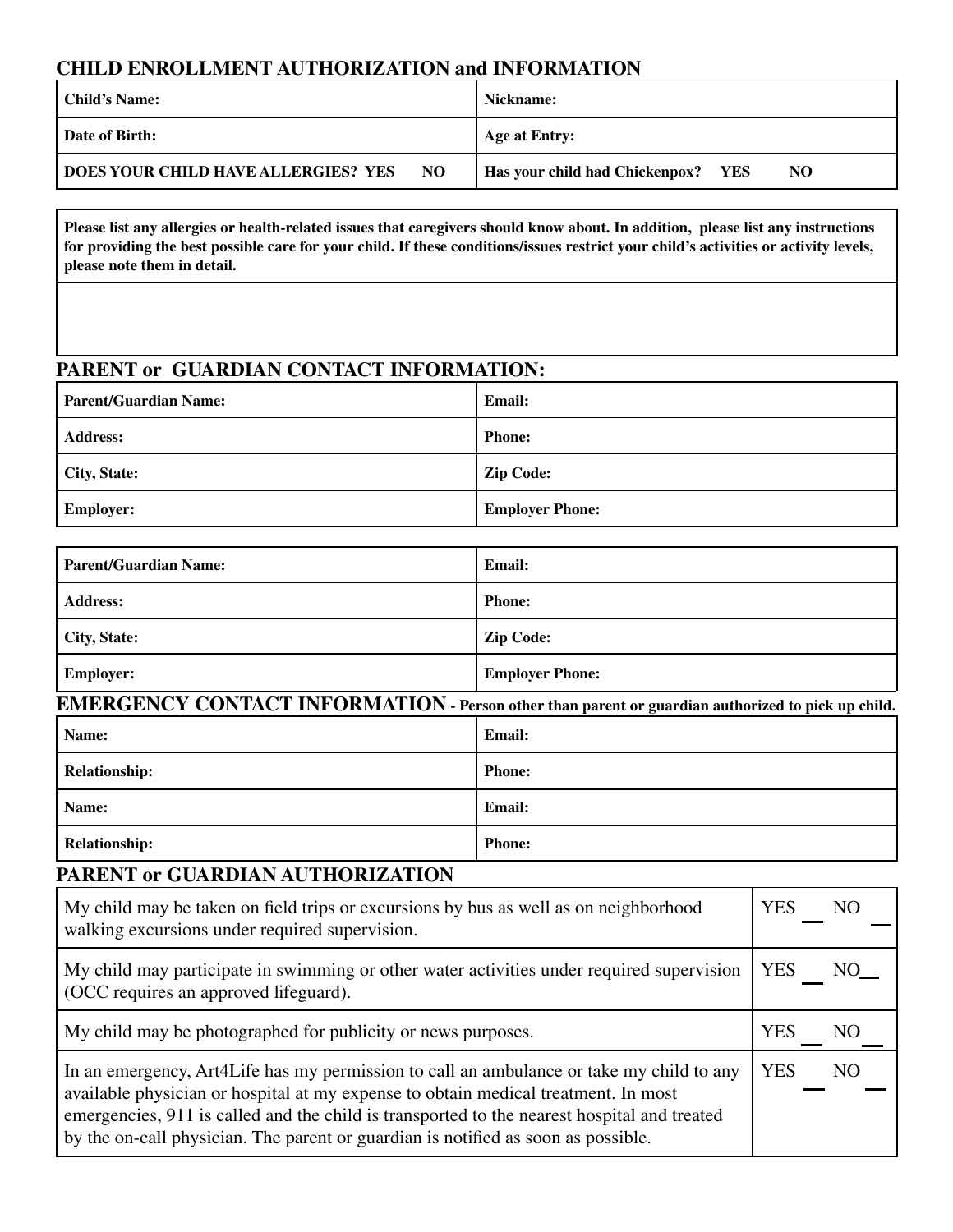# **Art4Life Policies**

Please refer to the online parent handbook and policy guide on the Art4Life website. Many billing, scheduling, and general programming questions are answered on our website.

### **Schedule Changes**

Art4Life is a tuition-based, non-profit organization that issues billing statements at the start of each month. We can accommodate schedule changes if we receive written notification in the form of a Change of Schedule (COS) by the 10th day of the month prior to the next billing cycle. COS forms can be found at the parent board.

- To change a child's monthly schedule permanently, parents must submit a COS form by the 10th day of  $\Omega$ the month prior to the next billing cycle.
- o To change a child's monthly schedule temporarily for a particular month, parents must submit a COS form by the 10th day of the month prior to the next billing cycle.
- o To discontinue a child's care, parents must submit a COS form by the 10th day of the month prior to the next billing cycle.
- Verbal notifications of schedule changes will not be honored. Any other circumstances will be treated  $\Omega$ on a case-by-case basis if discussed in advance with the Executive Director.

### **Payment and Late Fees**

- o Monthly bills are emailed on the 1st of each month.
- o We are happy to accept electronic payments from your bank through bill pay, but please arrange for this payment to arrive on or prior to the first of each month. Our mailing ONLY address is 3405 SW Naito Parkway, Portland, OR 97239.
- o Please make checks payable to "Art4Life". In order to promptly and correctly credit your payment, please label all checks, electronic payments, and money orders with the child's first and last names, as well as the school attended, in the "Memo" section of the check.
- o You may also hand-deliver your payment to an Art4Life staff member, or mail your payment to our mailing ONLY address: 3405 SW Naito Parkway, Portland, Oregon 97239.
- o Parents are responsible for payment of each monthly bill regardless of the child's attendance.
- o Art4Life does not offer automatic credit card withdrawal services or credit card payments currently.
- o Failure to pay tuition by the due date (the FIRST of each month) will first result in a \$25.00 late fee. Additional \$25.00 late fees will be applied monthly until the balance is paid.
- o After three months of nonpayment, all evidentiary information will be forwarded to Art4Life's attorney and the child will be removed from the program.
- o Questions regarding billing and payment can be directed to your school's site director or Art4Life.Billing@gmail.com
- o There will be no refunds after the first day of school.
- December and June are the only months that are prorated.
- o There are no refunds for snow days, sick days, vacation days, or closures due to a pandemic.

#### **Scholarships**

Art4Life offers partial scholarships to those families who qualify. Applications for partial scholarships are available at the parent board and online. Enrollment Fees are not included in partial scholarships.

Extensive policy and procedure information is located online at www.Art4Life.net, on the parent board located at your school, or provided by request. Please sign and date below indicating that you have read and agree to the above policies and those listed online.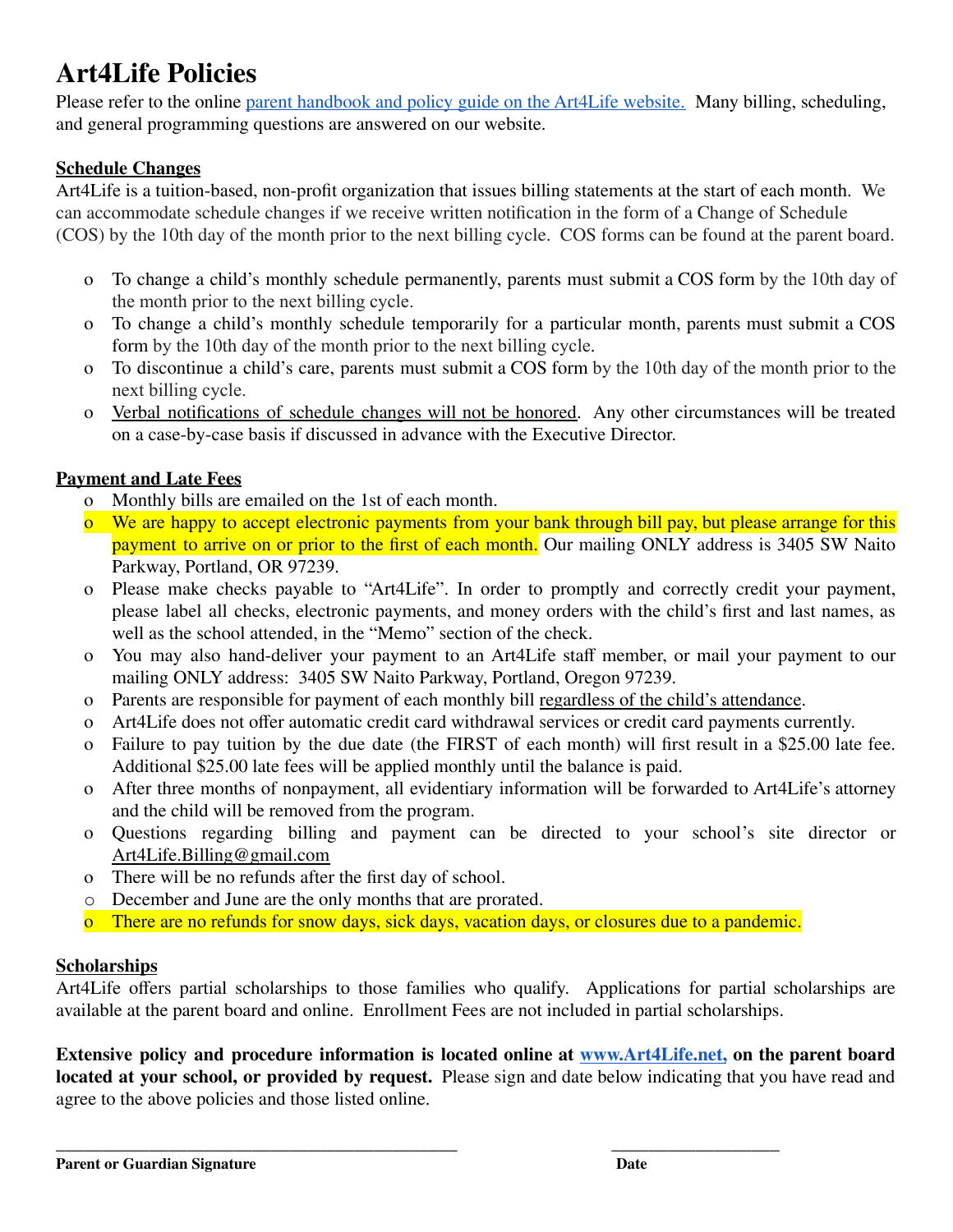# **Art4Life Policies** (continued)

### **Pick Up and Drop Oij**

Parents are required to escort their child (or children, if applicable) to the Art4Life space every morning that their child attends Art4Life. Parents are required to escort their child (or children, if applicable) from the Art4Life pick-up area every afternoon that their child attends Art4Life. **Any individual other than the parent** picking up children must present a photo ID to an Art4Life staff member. In this event, parents must **notify** an **Art4Life** staff member and have that person listed as being authorized to pick up their child.

### **Finders Fee**

Your child's school does not relay messages to Art4Life nor does it notify us when children are absent or leave school early. It is important that all children are accounted for who are scheduled to attend Art4Life. In order to avoid a **\$15 finders fee**, please do the following:

 $\circ$  Send an email to Art4Life informing us that your child will not be attending Art4Life that day.

OR

 $\circ$  Write a note in the parent book located at the parent board.

OR

o Leave a voice-mail message on the Art4Life phone.

If Art4Life does not receive notification and must search for a child who was absent from school or whose after-school plans have changed, the parents will be notified and a \$15 **finders fee** will be imposed on the following month's billing statement. If Art4Life cannot confirm your child's whereabouts within 10 minutes of dismissal, Art4Life will call you. If no response is received from you after 15 minutes, our staff will call your child's emergency contacts. If after 30 minutes we have received no confirmation as to your child's **location, Art4Life** will call 911 to report a missing child.

**Extensive policy and procedure information is located online, on the parent board located at your school or** provided by request.

Please sign and date below indicating that you have read, understand and agree to the above policies.

\_\_\_\_\_\_\_\_\_\_\_\_\_\_\_\_\_\_\_\_\_\_\_\_\_\_\_\_\_\_\_ \_\_\_\_\_\_\_\_\_\_\_\_\_\_\_\_\_\_ **Parent or Guardian Signature Date**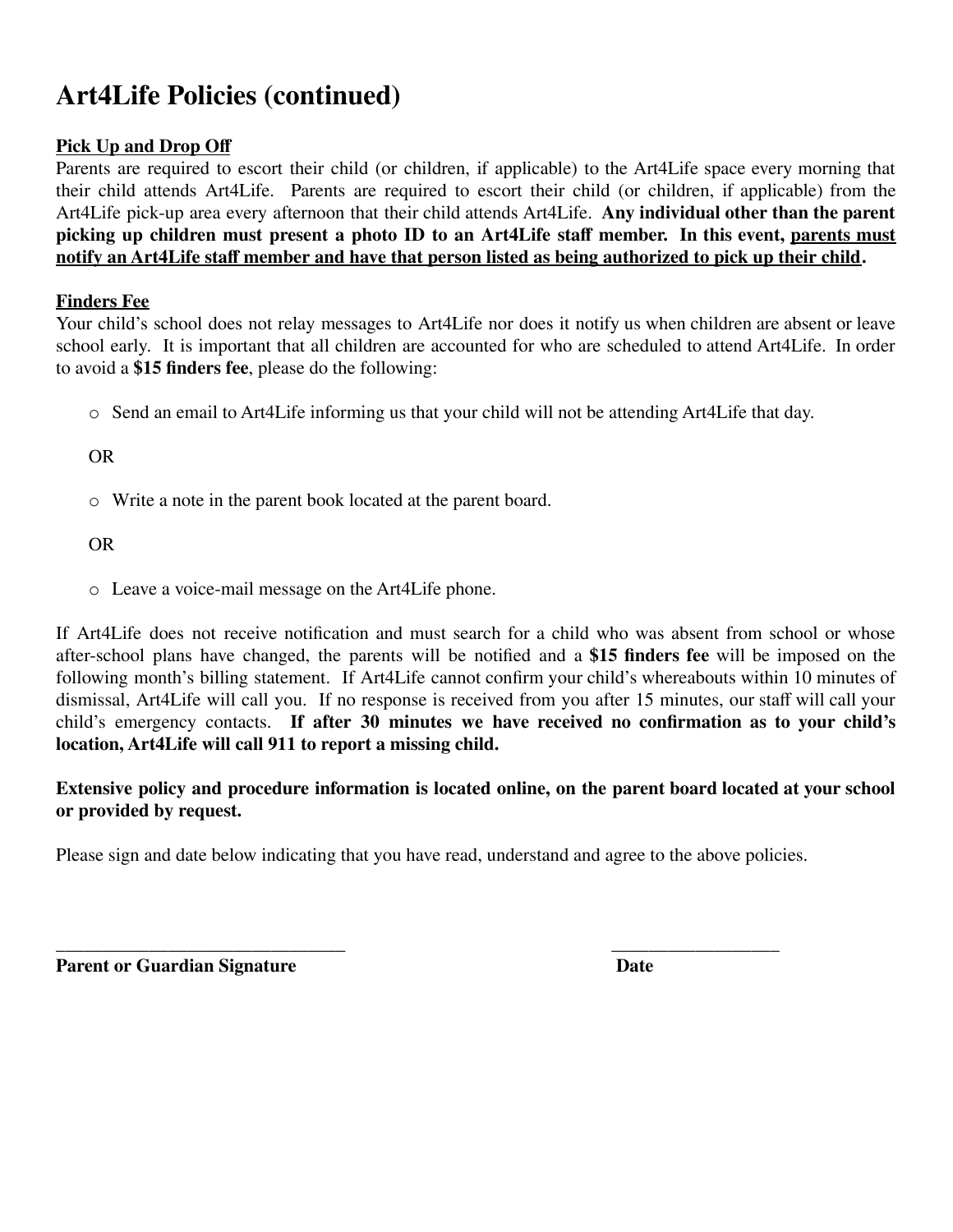

# **Emergency Consent Form** Permission for Child to be Transported to a Hospital

If your child needs emergency medical care and you are not available to give formal consent to medical authorities, care may be unnecessarily delayed. To protect your child, please complete this EMERGENCY CONSENT FORM. In the event of a medical emergency, this form will accompany your child to the hospital.

I hereby authorize the ART4LIFE STAFF to give consent for any and all medical and/or surgical treatment that may be required for my child during my absence from August 2022 until June 2023.

| <b>CHILD'S FULL</b><br><b>NAME</b> | <b>DATE OF</b><br><b>BIRTH</b> | <b>ALLERGIES</b> | <b>CHRONIC</b><br><b>ILLNESSES</b> | <b>CURRENT</b><br><b>MEDICATIONS</b> | <b>DATE OF</b><br><b>LAST TETANUS</b><br><b>IMMUNIZATION</b> |
|------------------------------------|--------------------------------|------------------|------------------------------------|--------------------------------------|--------------------------------------------------------------|
|                                    |                                |                  |                                    |                                      |                                                              |
|                                    |                                |                  |                                    |                                      |                                                              |

| Physician:                                      | Phone:      |
|-------------------------------------------------|-------------|
| Dentist:                                        | Phone:      |
| Parent/GuardianAddress:                         | Phone:      |
| Health Insurance Co:                            | Member #:   |
| Policyholder name:                              | Group $#$ : |
| Emergency contact (other than parent/guardian): | Phone:      |

Please list at least one emergency contact of someone within walking distance of your child's school who can pick up your child in case of a weather emergency or natural disaster that may inhibit your ability to safely reach the school

| Name: | Phone: |
|-------|--------|
|       |        |
|       |        |

Phone:

Name: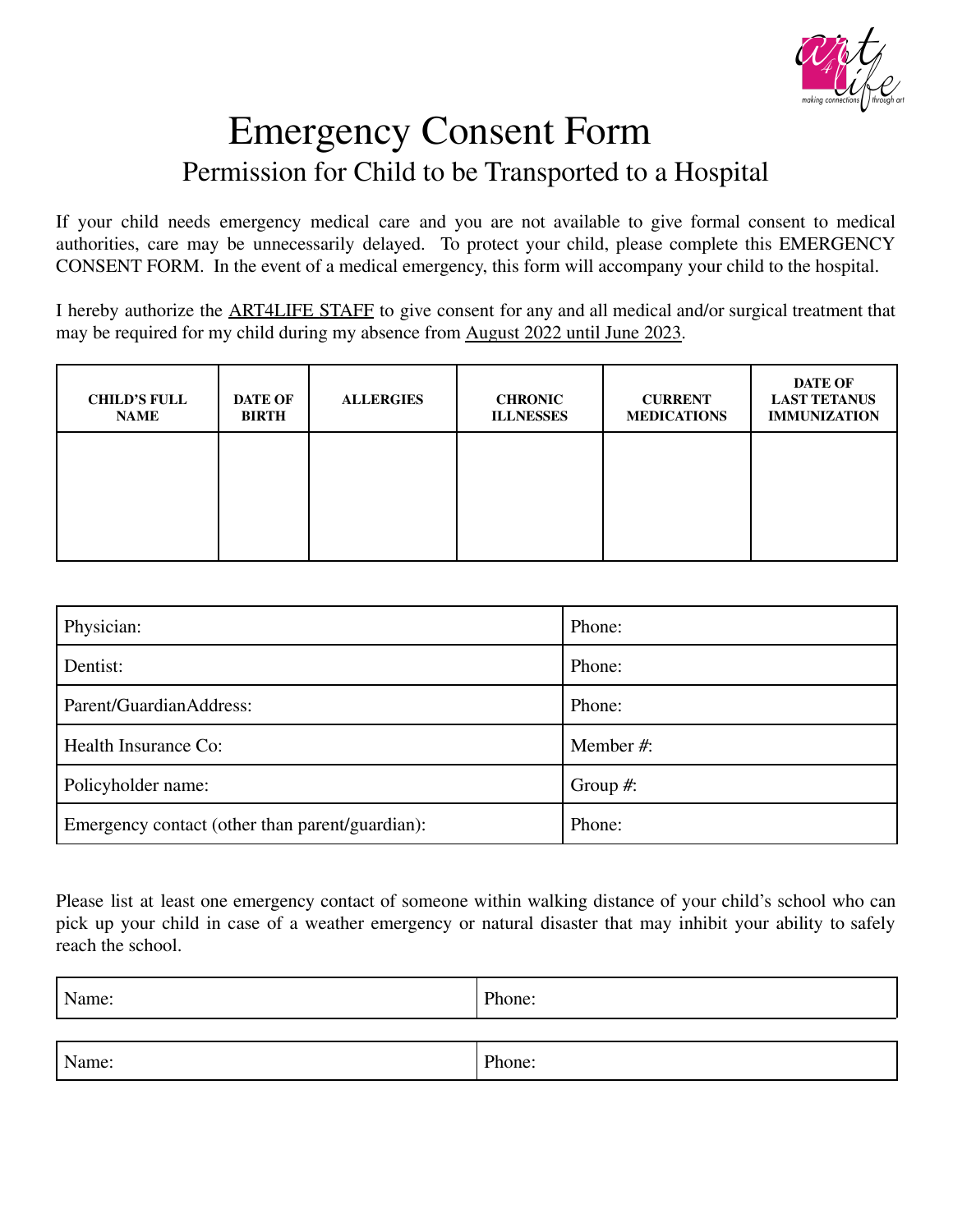# **Field Trip Permission**

By signing this permission slip you give Art4Life teachers authority to take your child on field trips.

- O This permission slip is for trips within walking distance of your child's school and also field trips on All Days.
- o When taking field trips off school grounds, Art4Life uses public transportation to locations disclosed to you prior to that day.
- o Field trips can occur on short notice.
- o Departure time, the number of children, and estimated time of return will always be posted for parents to see
- o Those children without signed permission slips will not be allowed to participate in field trips.
- o Parents and guardians are always welcome to join Art4Life on field trips.

I have read the above information and agree that my child has my permission to participate in walking field trips and All Day field trips through the Art4Life program.

**Parent or Guardian Signature** 

**Date** 

# **Art4Life School Disclaimer**

I understand School District No. 1, Multnomah County, and my child's school provide only space for the Before and After School Program, neither my child's school nor Portland Public School District supervise care or provide program staffing or transportation, and I will not expect my child's school or PPS to take any responsibility for the care of:

**Child's Name** 

**Parent or Guardian Signature** 

**Date** 

Including, but not limited to, mediating conflicts with provider, or the manner in which the facility is operated even if the school staff has knowledge.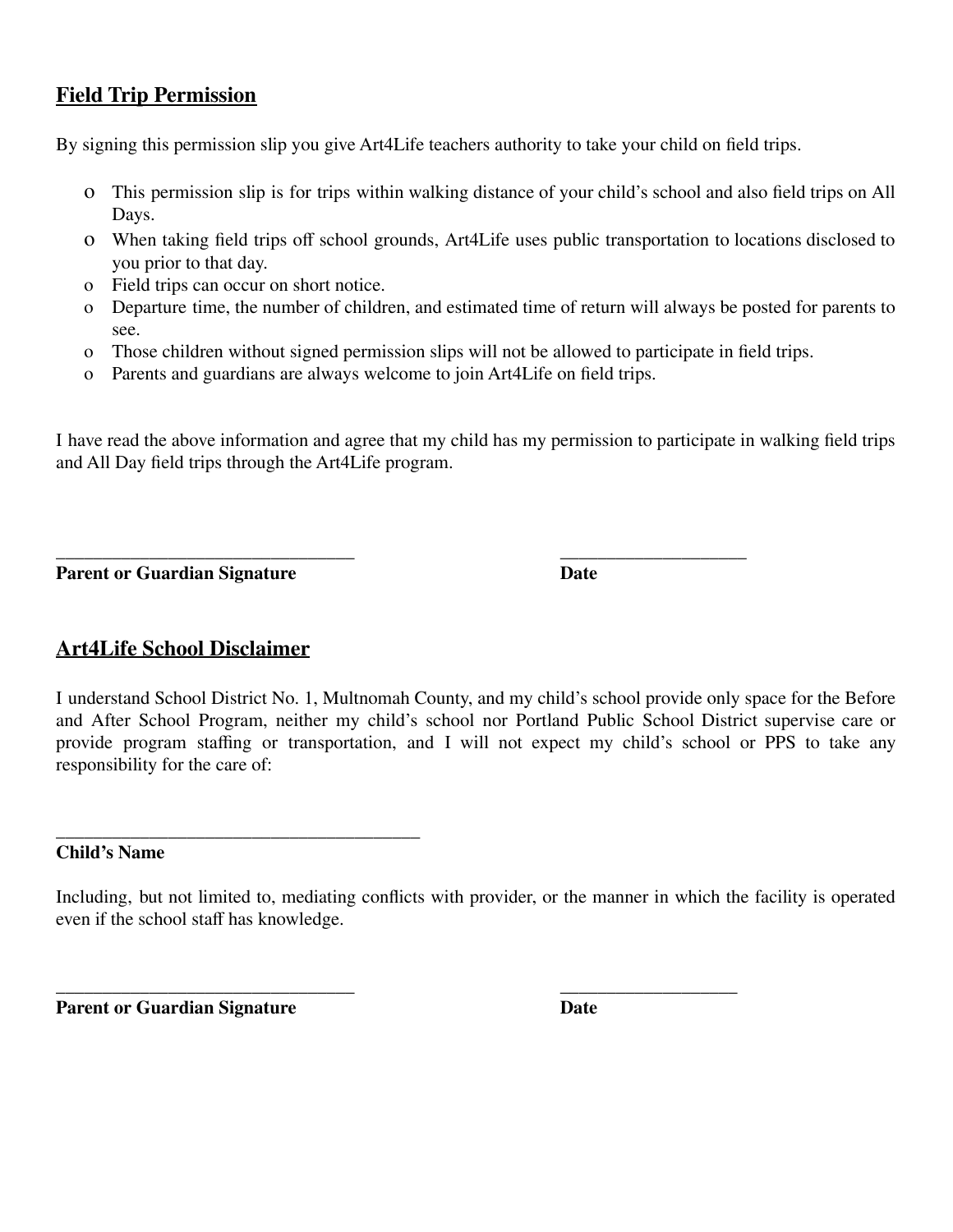# **Basic Expectations**

Please review the following expectations with your child before his or her first day with Art4Life:

- o Children enrolled in the Art4Life program are expected to report to Art4Life **directly** following dismissal from their regular school day.
- o Children participating in additional after-school programs (chess club, girl scouts, helping a teacher in their classroom, etc.) must submit a Permission to Attend a Contracted Class form. Students are required to report to Art4Life before attending these activities.
- o An Art4Life staff member will escort kindergartners from their classrooms to the Art4Life space.
- o Art4Life is an arts program. All students are expected to participate in all activities and to follow all rules and schedules imposed by Art4Life and its teachers.
- o Children and parents must treat the Art4Life staff, supplies, and other participating children with respect and courtesy.

I have read and explained these expectations to my child.

#### Parent or Guardian Signature:

## **Art4Life Behavior Expectations**

Art4Life aligns its behavioral and disciplinary policies with Portland Public Schools and each school's principal's guidelines. Parents/guardians are expected to take an active role in Art4Life's efforts to implement positive behavior support and to work with schools to address their student's behavior.

#### **Positive Behavior Interventions and Supports**

Art4Life participates in district-wide training for Positive Behaviors Interventions and Supports. Our staff supports the children in learning responsibility and respect for themselves and others. Our role is to help children learn to cooperate with one another, to practice self-control, and to develop problem-solving skills. If problems arise, we follow this three-tiered course of action:

- o When a child requires redirection, a member of the staff will restate the agreed-upon expectations.
- If redirection is needed a second time for the same behavior, a teacher will discuss how the group is being affected and work to create a strategy for success. This reflection may be written or a verbal discussion and will be communicated with the child's parents at the end of the day.
- o If redirection is still needed for a third time, the staff of Art4Life will meet with the parent and work with the school's principal, the child's school teacher and any other school support staff to help the child return to a respectful and positive space at Art4Life.

For more information regarding the above, please refer to the online comprehensive parent handbook or the parent board. Continued enrollment in the Art4Life program is at the sole discretion of Art4Life. Notwithstanding the Behavior Contract referenced in the Enrollment Packet, any behavior by the parent(s) or the student that is detrimental to the Art4Life program or its employees may result in immediate expulsion from the Art4Life program.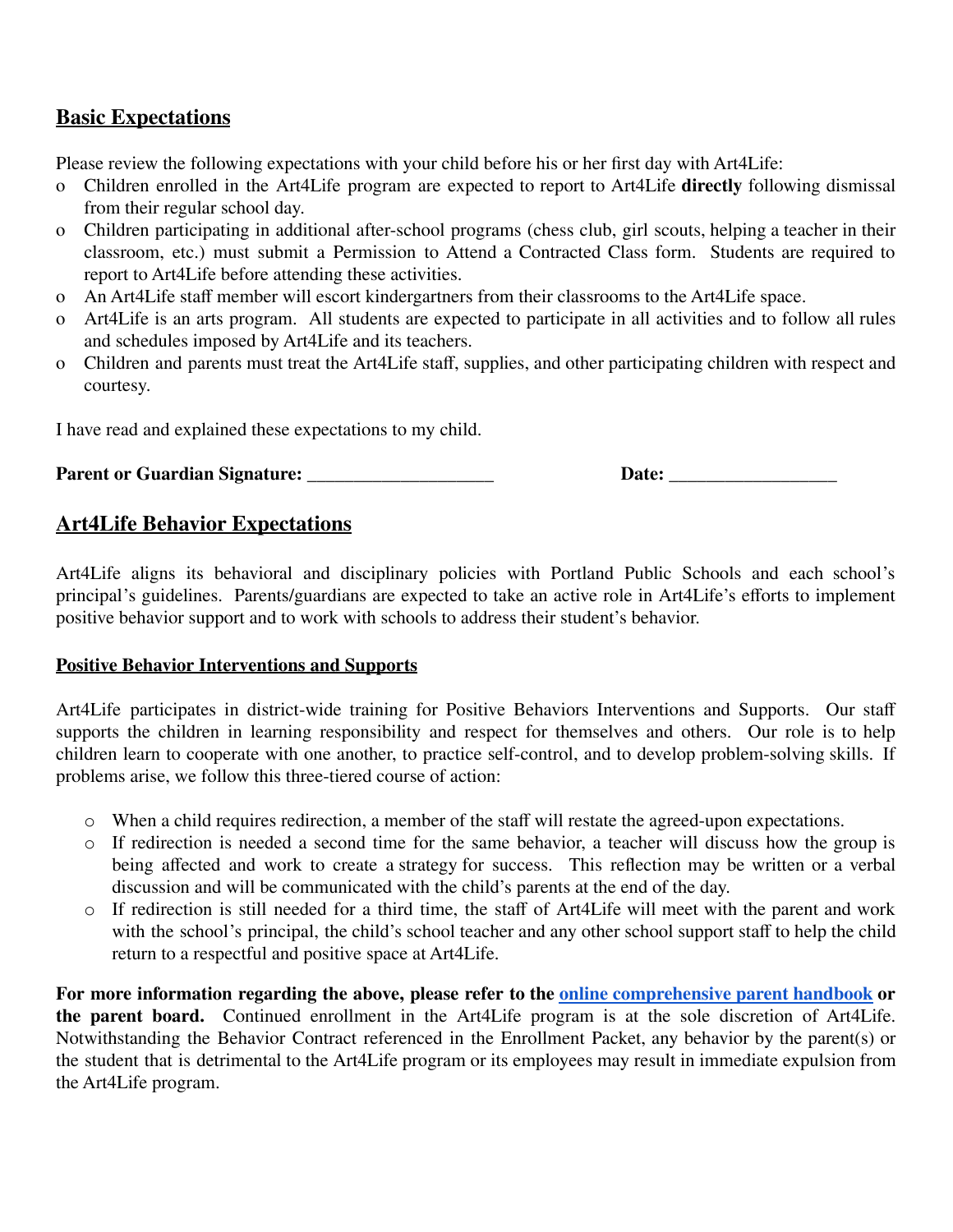

Portland Public Schools ("District") and Before- and After-School Childcare Providers ("Program") can effectively support your student when the school and Program are allowed by you to share important information about your child for the purposes of student support, program planning, staffing, and safety.

For the 2022-2023 school year, the District is requiring every parent/guardian with a student enrolled in a Program to sign this release form. By signing this release form, you allow your child's school to share information about your student with the Program. This release form also grants permission to the Program to share information about your student with the school on a need-to-know basis.

This authorization expires September 30, 2023 (not more than one school year).

| Child's Name:             | Date of Birth:    |  |
|---------------------------|-------------------|--|
| Name of Program: Art4Life | Attending School: |  |

By signing this release, I understand that:

- Providing this consent is a requirement for my child to participate in the Program.
- This consent allows verbal information about my student's behavior, safety, education, health, social skills, and accommodations to be shared between the Program and school.
- *(requires parent/guardian initials)* In addition, I specifically authorize the release of school  $\bullet$ records as needed. Records will only be shared on an "as needed" basis.
- The Program will keep all information about students confidential according to its own policies.

I consent to the use and disclosure of the above information and/or records

| Parent/Guardian<br>signature: | Relationship: | Date: |
|-------------------------------|---------------|-------|
|-------------------------------|---------------|-------|

Contract 2022-23 School Year

Does your child have an Individual Education Plan? **YES** N<sub>O</sub>

If yes, please share any information regarding this plan that may help our staff provide a supportive and consistent environment before and after school